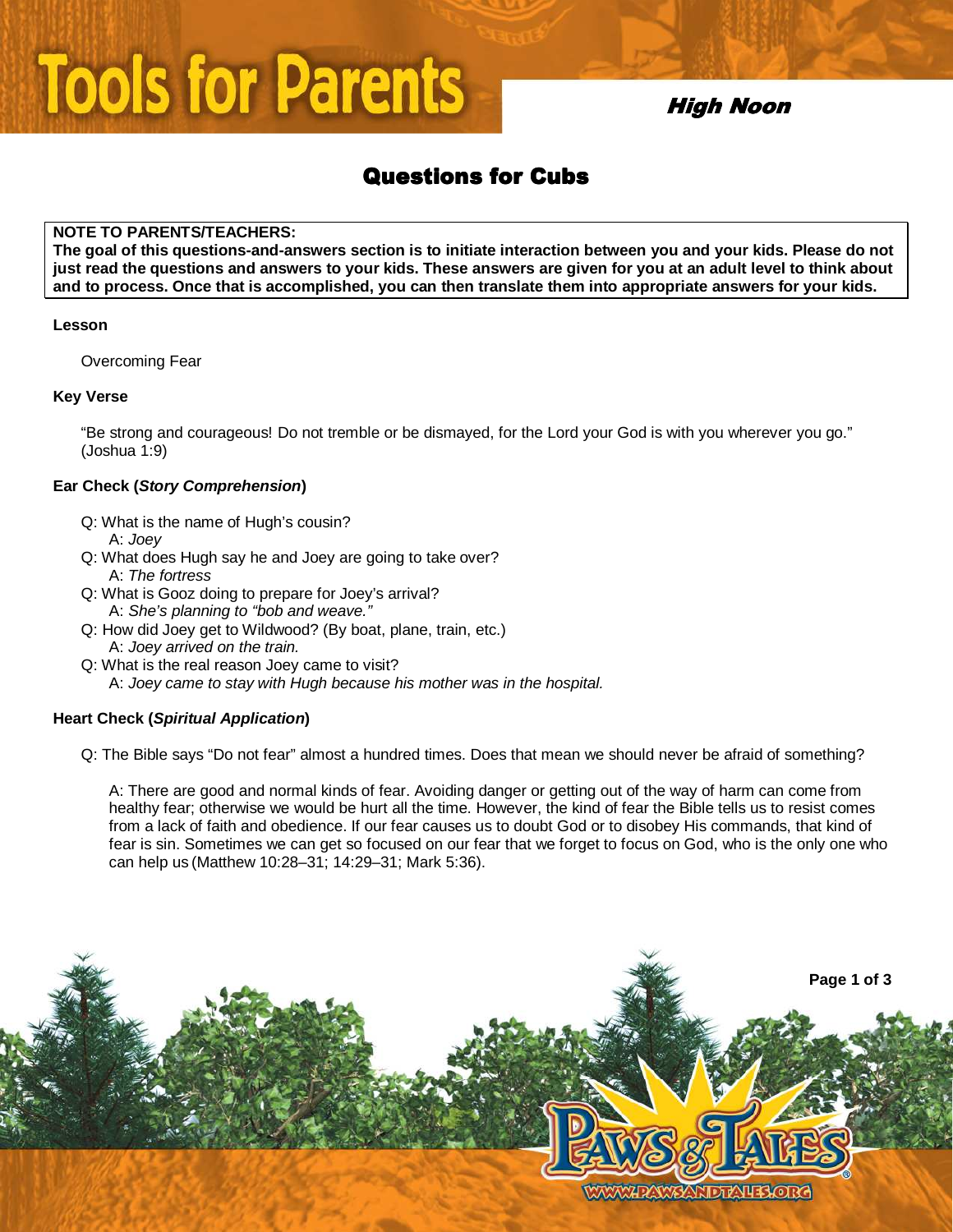## High Noon

## Questions for Cubs Page 2

Q: The Club had very little information about Joey. Why did they start to make things up about him?

A: One of the terrible things about letting our fear go crazy is that it becomes bigger and more frightening than it should be. Going to God in prayer and telling your fears to trusted adults allow you to get a realistic perspective and could even help you resolve the fear. The worst thing you can do is fear silently and let it grow (Psalm 50:15).

Q: Why does God allow scary things into our lives?

**Tools for Parents** 

A: God sometimes allows us to face things that are too big for us to handle. If we respond correctly, then we will draw closer to Him instead of leaving Him behind (Proverbs 18:10).

#### **"I" Check (Personal Application)**

- 1. When was the last time you were afraid? What were you afraid of?
- 2. When The Club started talking about Joey, it only made them more afraid and anxious. They were saying a lot of bad things about him but didn't really know if any of it was true. What do you think they should have done instead?
- 3. The Club's fear of Joey made them all do some pretty silly things. Have you ever done something you wish you hadn't because you were afraid?
- 4. When C.J. met Joey, he realized that he didn't have any reason to be afraid of him. Have you ever had an idea about someone that changed once you met him or her?
- 5. The Club made a rule to pray when they are afraid as well as when God had done something good for them. When do you pray and what do you pray about?